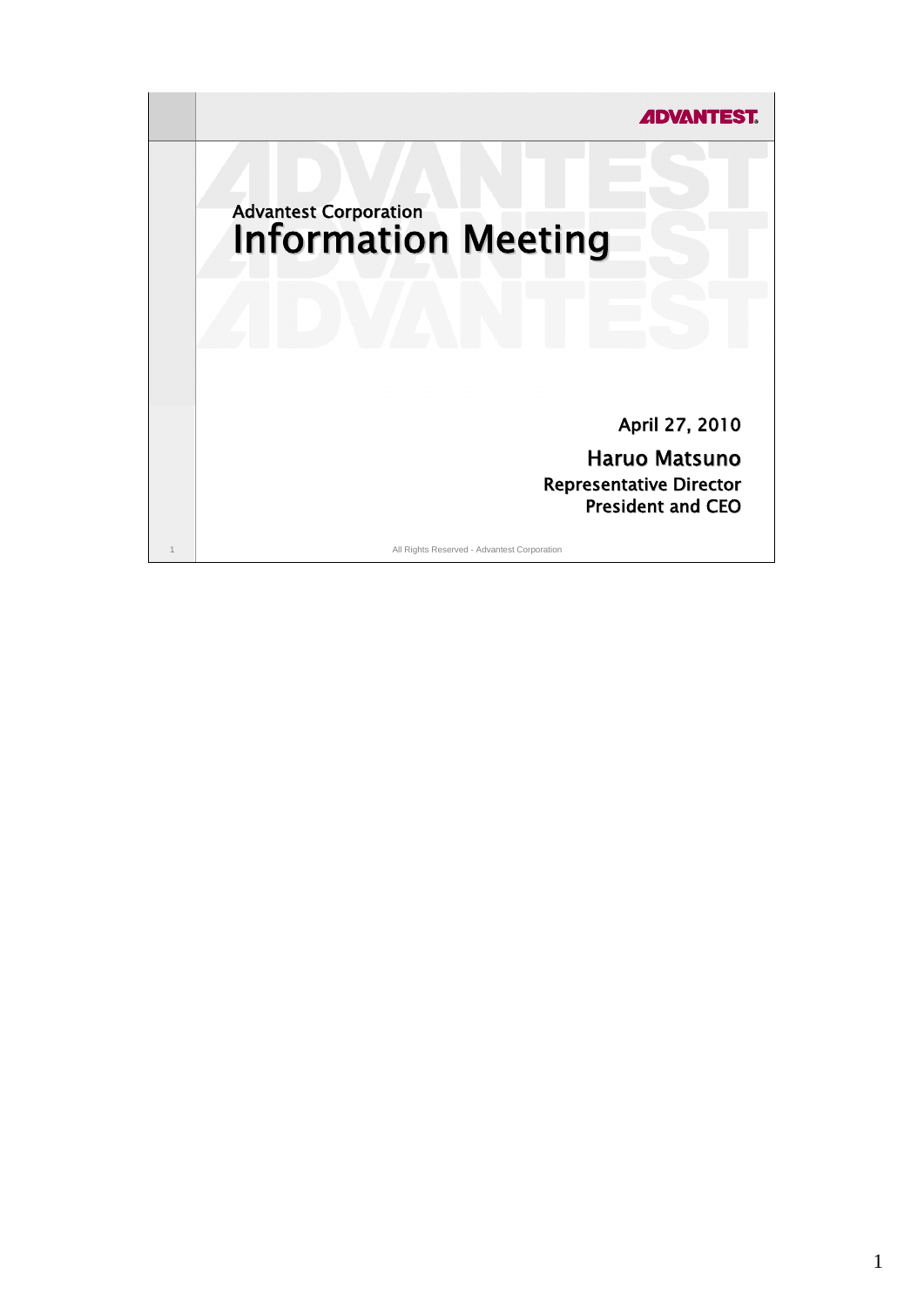

- Results for FY2009:
- 4Q operating profit: 1.4 billion yen
	- ・ Company forecast announced in January 2010 was for breakeven revenue.
	- ・ Sales exceeded guidance by 1.2 billion yen.
	- ・ Memory testers accounted for a larger proportion of product mix.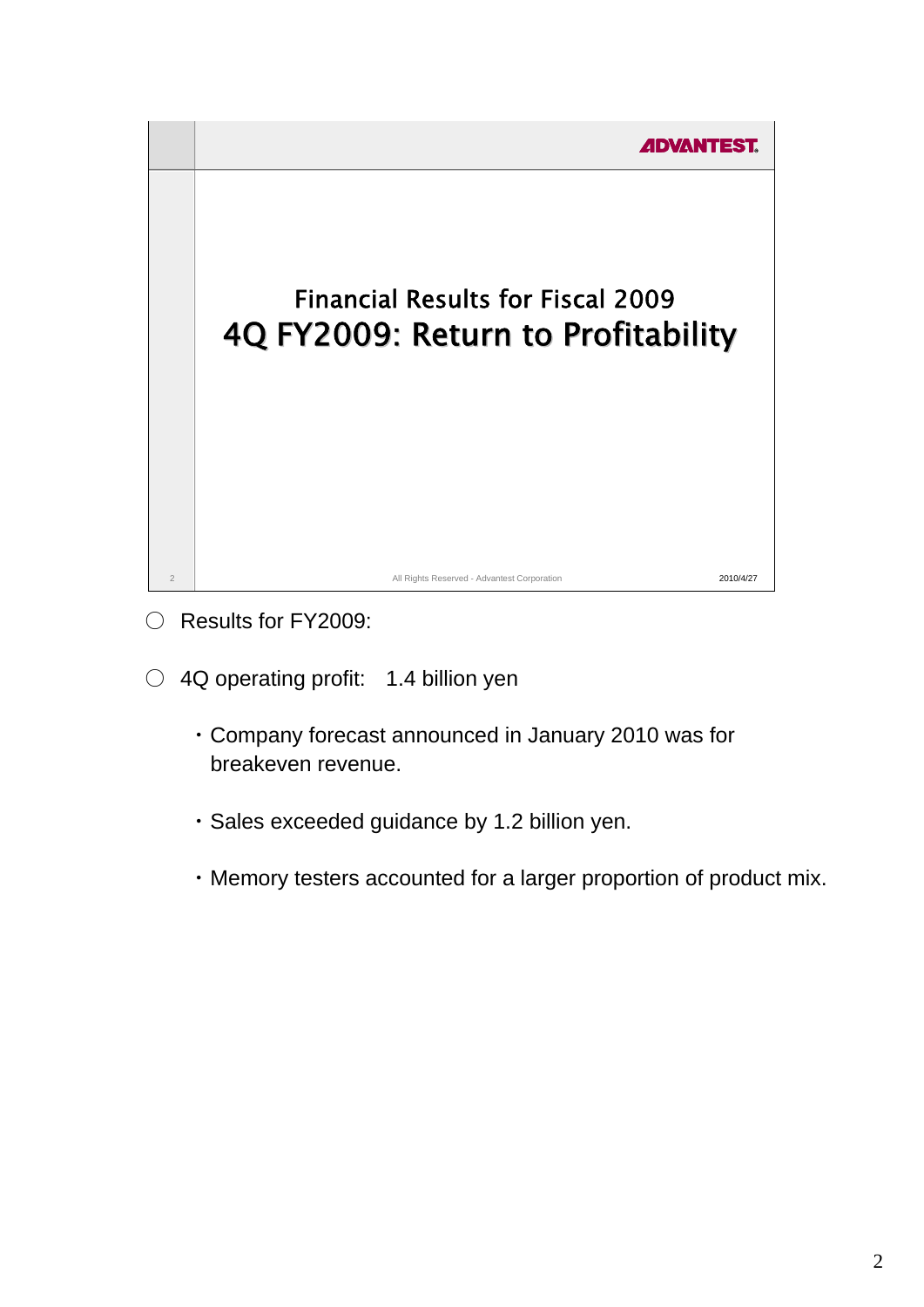## **Summary of Results**



| (In billions of yen)                        |        |        |        |                                |         |                  |                                |         |                          |  |
|---------------------------------------------|--------|--------|--------|--------------------------------|---------|------------------|--------------------------------|---------|--------------------------|--|
|                                             |        | FY2009 |        |                                |         |                  |                                |         |                          |  |
|                                             |        | 2Q     | 3Q     | 4Q                             |         |                  | <b>FY</b>                      |         |                          |  |
|                                             | 1Q     |        |        | Guidance<br>(as of<br>lan. 28) | Results | Q on Q<br>$(\%)$ | Guidance<br>(as of<br>Jan. 28) | Results | Y on Y<br>$(\%)$         |  |
| <b>Orders</b>                               | 11.6   | 14.4   | 18.7   | 20.3                           | 23.0    | $+24.0$          | 65.0                           | 67.7    | $+35.2$                  |  |
| <b>Sales</b>                                | 7.6    | 11.2   | 12.9   | 20.3                           | 21.5    | $+67.4$          | 52.0                           | 53.2    | $-30.6$                  |  |
| Cost of Sales                               | 3.3    | 5.4    | 8.6    | $\overline{\phantom{0}}$       | 10.0    | $+16.1$          | $\overline{\phantom{0}}$       | 27.3    | $-52.0$                  |  |
| <b>Gross Profit</b>                         | 4.3    | 5.8    | 4.3    | $\overline{\phantom{0}}$       | 11.5    | $+170.7$         | $\qquad \qquad -$              | 25.9    | $+30.9$                  |  |
| Operating<br>Income                         | $-4.5$ | $-3.5$ | $-5.0$ | 0.0                            | 1.4     |                  | $-13.0$                        | $-11.6$ | -                        |  |
| Non-operating<br>Income                     | 0.8    | 0.8    | 0.0    | $\overline{\phantom{0}}$       | 0.1     |                  | -                              | 1.7     | $\overline{\phantom{0}}$ |  |
| Income<br>before Tax                        | $-3.7$ | $-2.7$ | $-5.0$ | $-0.1$                         | 1.5     |                  | $-11.5$                        | $-9.9$  | $\overline{\phantom{0}}$ |  |
| <b>Net Income</b>                           | $-3.8$ | $-3.3$ | $-5.7$ | $-0.7$                         | 1.3     |                  | $-13.5$                        | $-11.5$ | -                        |  |
| <b>Backlog</b>                              | 9.8    | 13.1   | 18.8   | 18.8                           | 20.3    | $+8.0$           | 18.8                           | 20.3    | $+250.4$                 |  |
| All Rights Reserved - Advantest Corporation |        |        |        |                                |         |                  |                                |         | 2010/4/27                |  |

- Results for FY2009:
	- ・Orders: 67.7 billion yen (up 35% year-on-year)

・Sales: 53.2 billion yen (down 31% year-on-year)

\* On a quarterly basis, sales bottomed in Q1 and recovered steadily during the rest of the year in line with the recovery in orders.

- ・Backlog: 20.3 billion yen
- ・Operating loss:

11.6 billion yen (compared to a 49.5 billion operating loss in the previous fiscal year)

 $\bigcirc$  Due to a continuing lack of market visibility, Advantest has not announced guidance for FY2010 at this time. Forecasts will be announced as available.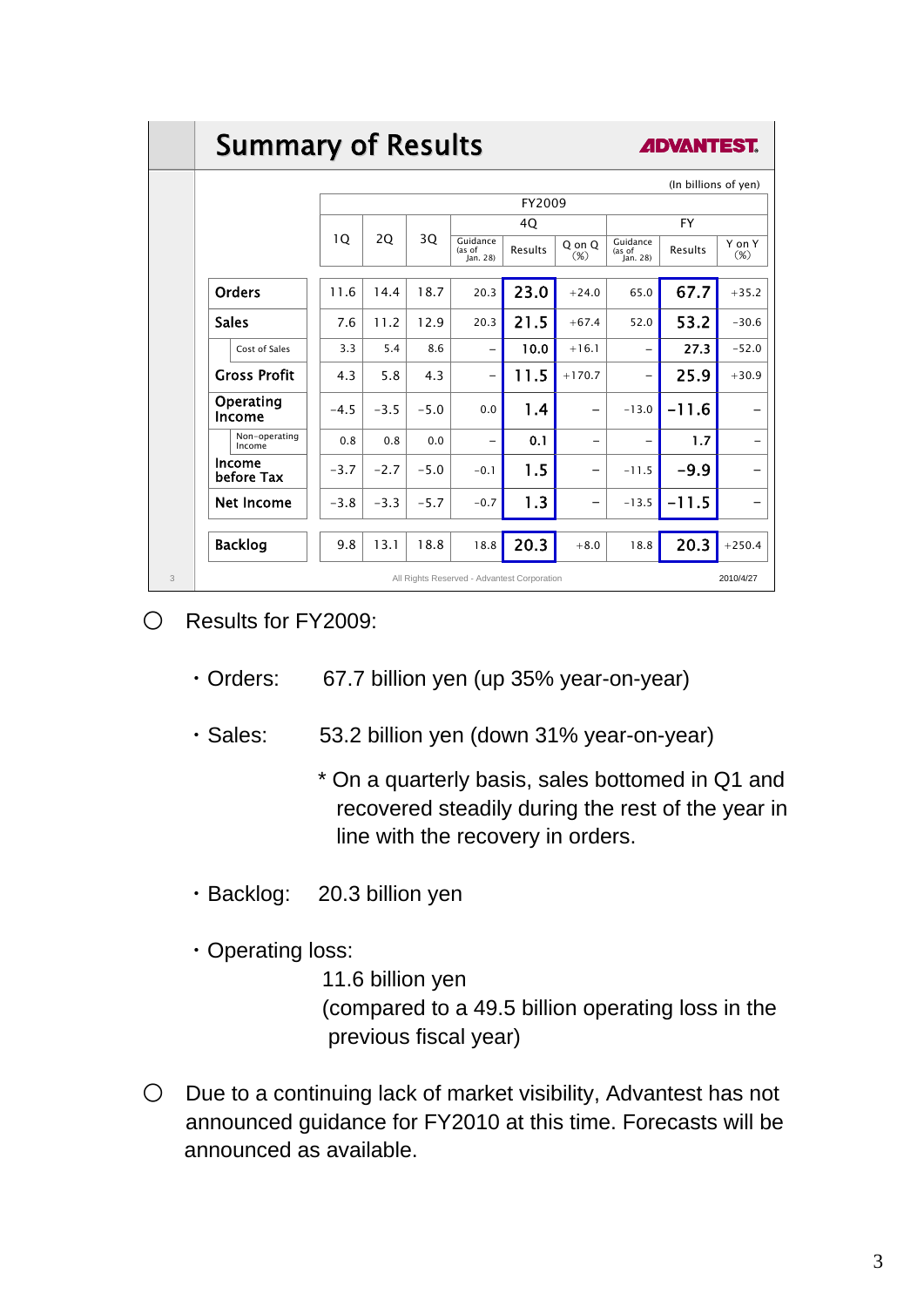

- O FY2009 Orders by Segment:
- Semiconductor and Component Test Systems
	- ・ 42.5 billion yen (up 63% year-on-year)
	- ・ Orders for memory testers for DDR3-DRAM, as well as non-memory testers including LCD driver IC testers and the T2000 for MPUs, improved significantly over the previous fiscal year.
- Mechatronics Systems
	- ・ 14.8 billion yen (up 63% year-on-year)
	- ・ Orders for handlers and device interfaces benefited from improving tester demand, and from several new customer wins.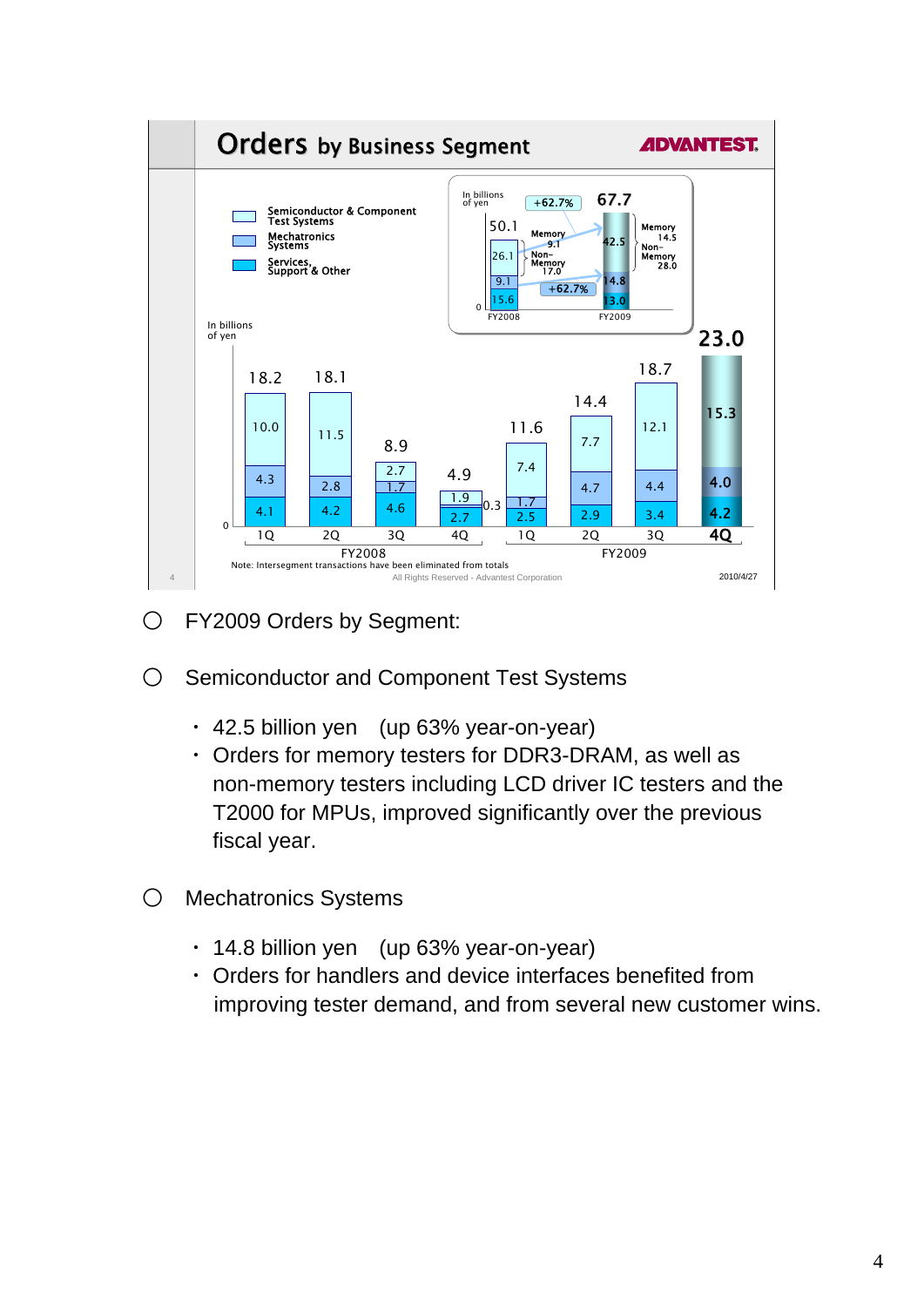

O FY2009 Orders by Region:

- ・ Taiwan and China were significantly up on year.
- Taiwan
	- ・ 16 billion yen (a more than five-fold gain on year)
	- ・ Demand for DDR3 back-end systems and LCD driver IC testers strengthened.
- China
	- ・ 7.2 billion yen (91% up on year)
	- ・ Demand for the T2000 for MPU and MCU test supported volume gains.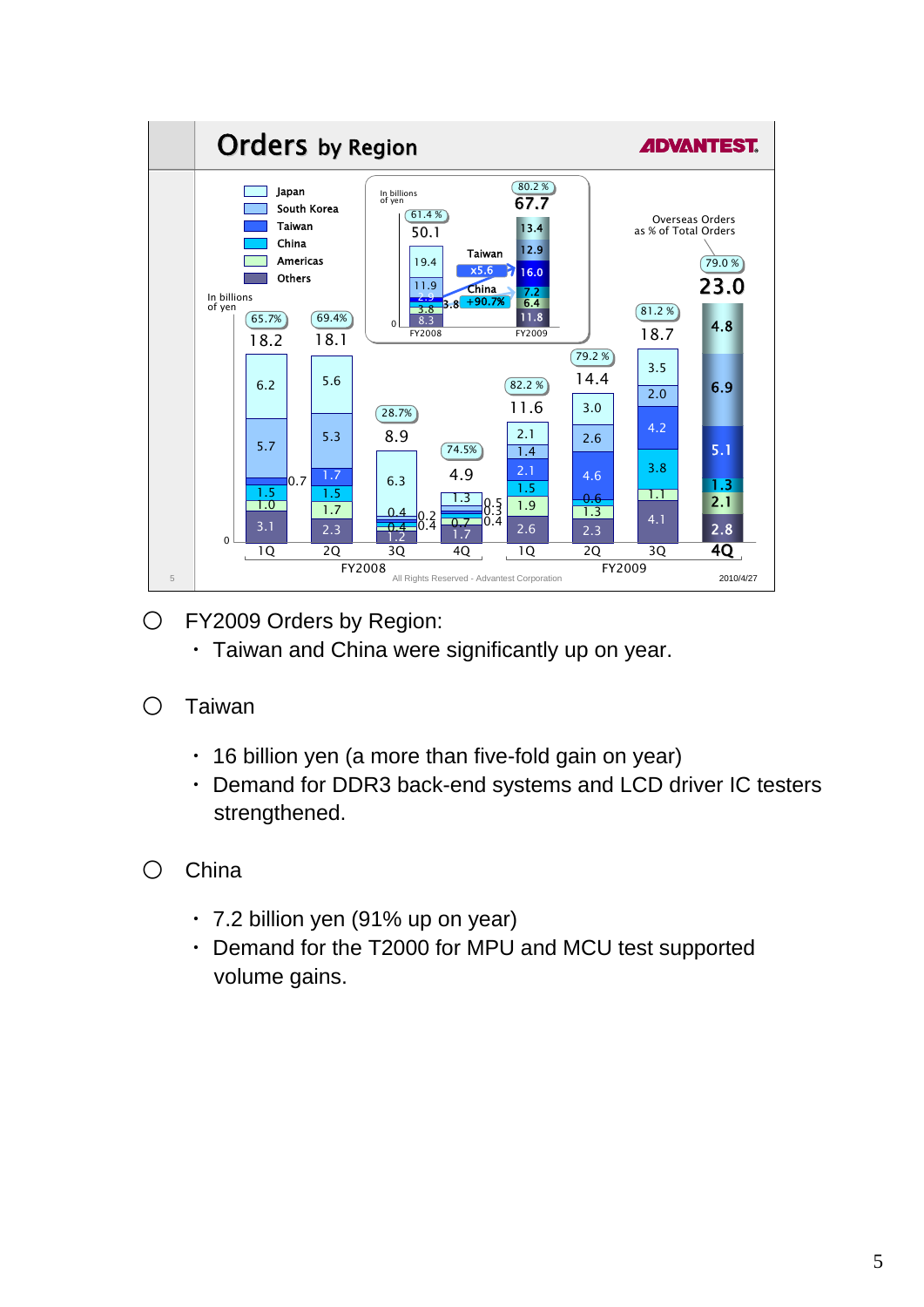

- O FY2009 Sales by Segment:
- O Semiconductor and Component Test Systems
	- ・ 32.6 billion yen (down 34% year-on-year)
	- ・ The sharp slump in the memory and non-memory tester markets in late 2008 held sales to a low level in the first half of the period.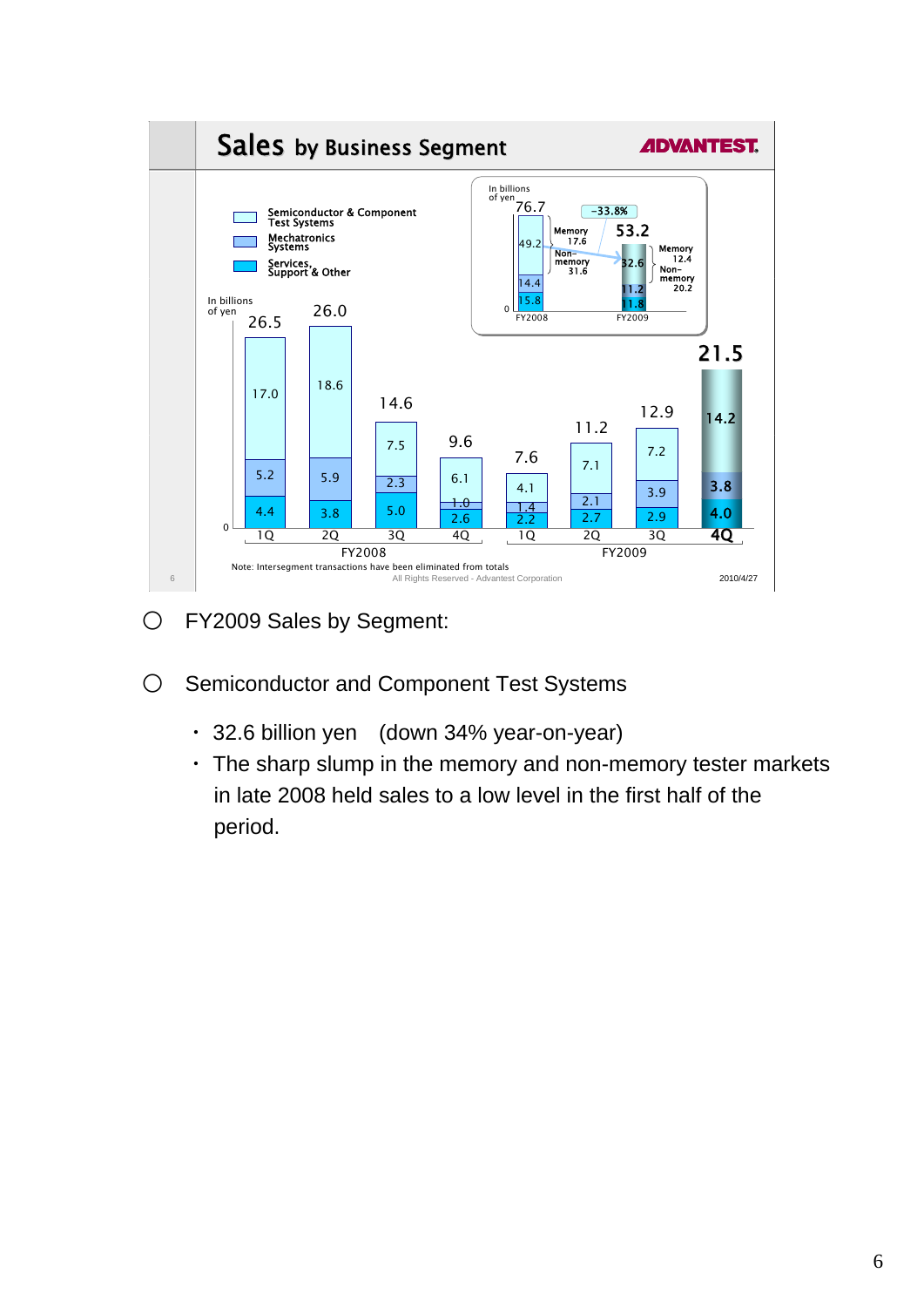

O FY2009 Sales by Region:

O Declines were posted across the board with the exception of Taiwan.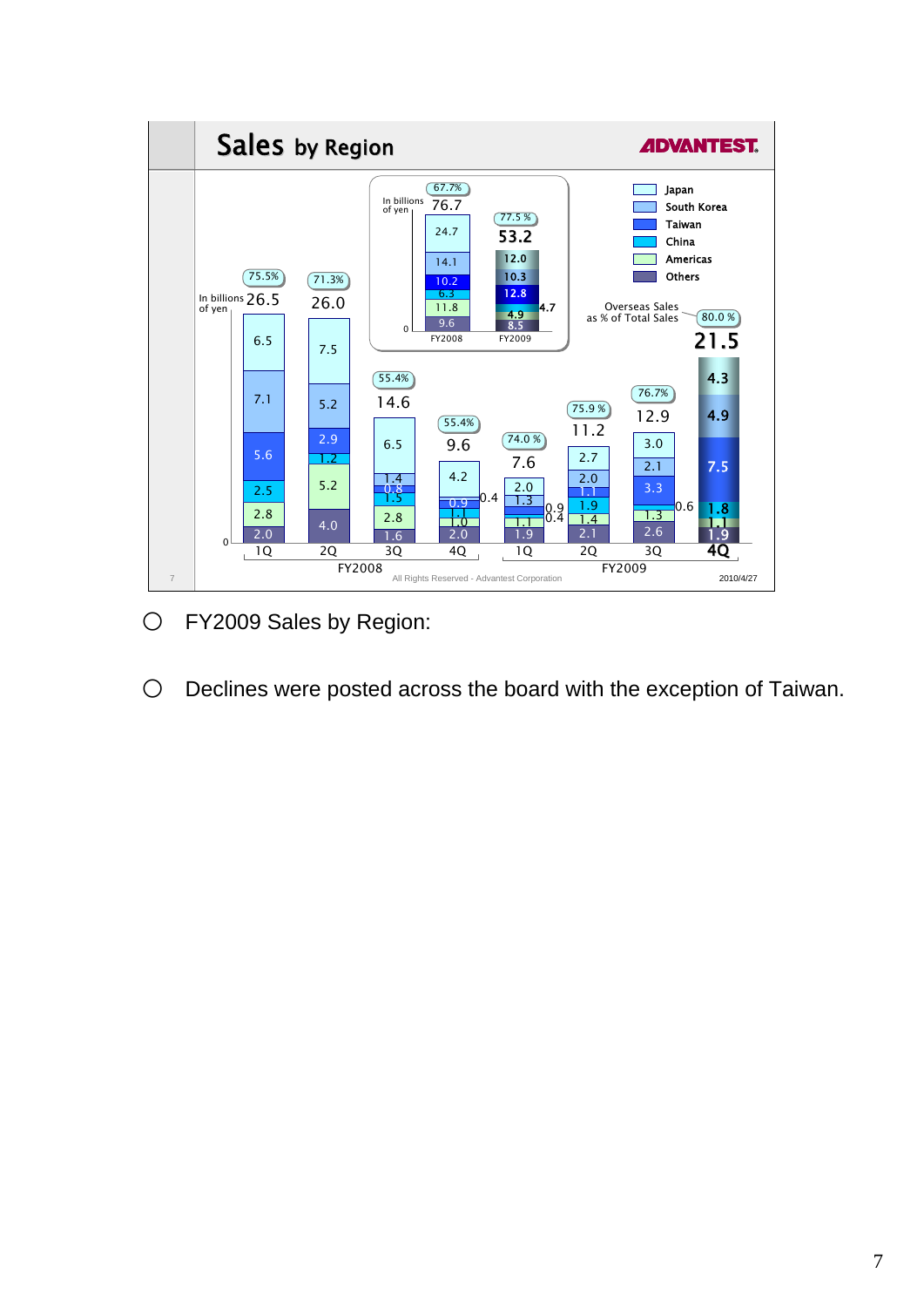

- O FY2009 Operating Loss:
	- ・ 11.6 billion yen
- Advantest returned to profitability in Q4 with a quarterly operating profit of 1.4 billion yen.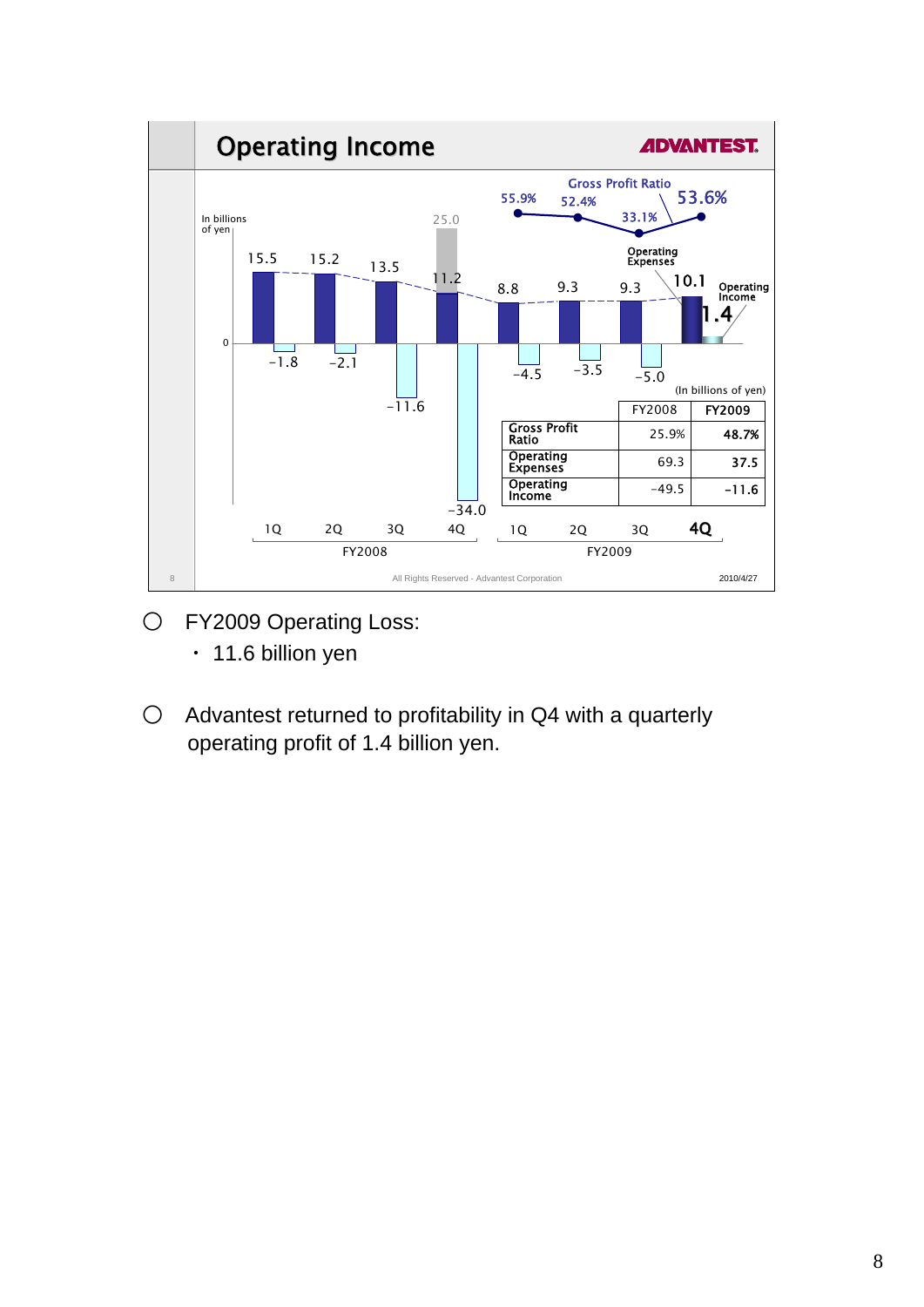

- R&D Expenses:
	- ・ 17.9 billion yen (down 25% year-on-year)
	- ・ Efficiency and productivity gains including a streamlined payroll generated savings in R&D expenses compared to the previous fiscal year. However, Advantest has reaffirmed its policy of maintaining the levels of R&D spending necessary to ensure its continued technological leadership.
- Capital Expenditures:
	- ・ Capital expenditures were restrained to 3.4 billion yen.
	- ・ Spending on development and production facility upkeep accounted for the majority of capital expenditures.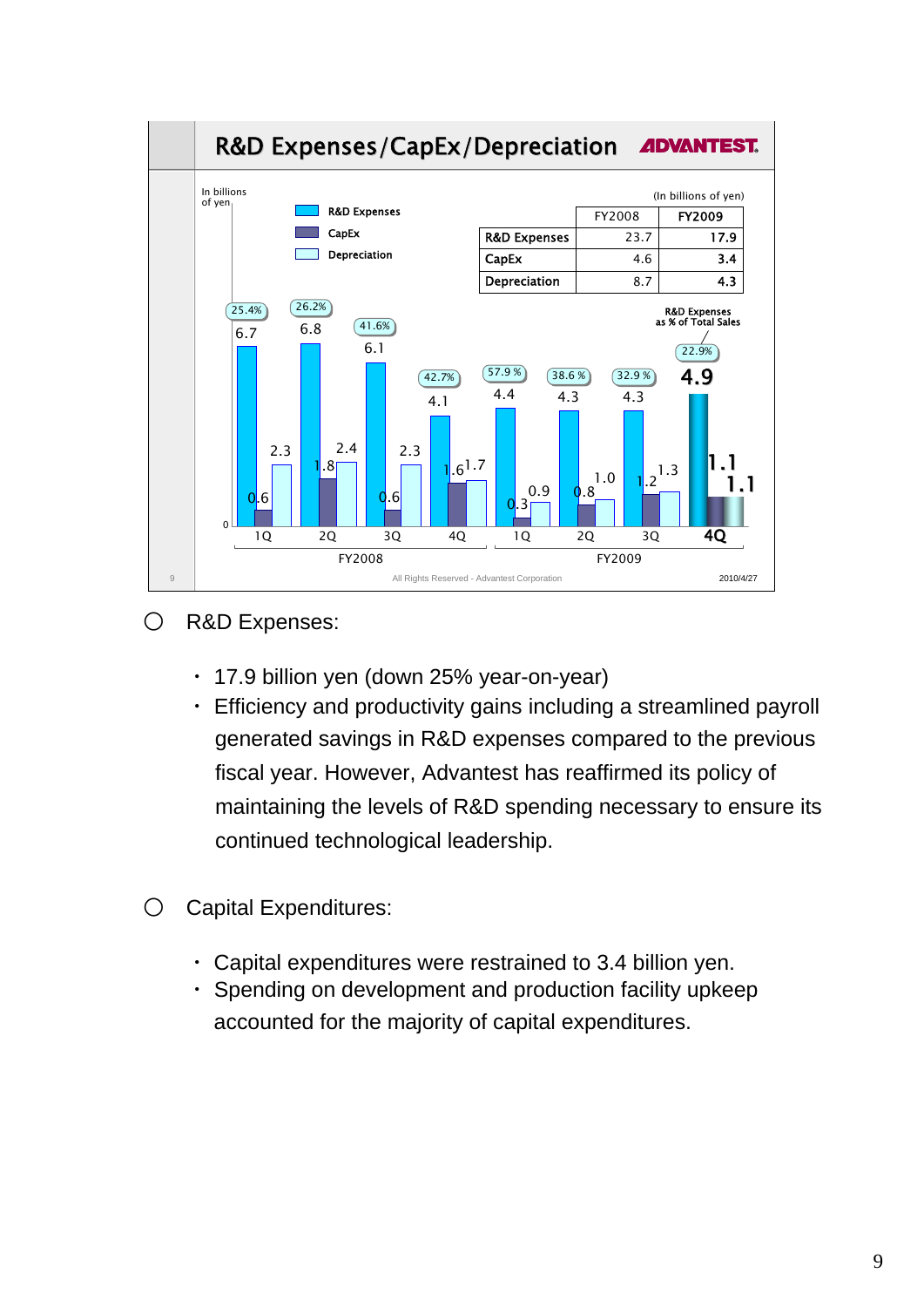

- FY2009 Balance Sheet:
- Assets
	- ・ Cash & cash equivalents and short-term investments totaled 106.9 billion yen, maintaining the company's cash position above 100 billion yen.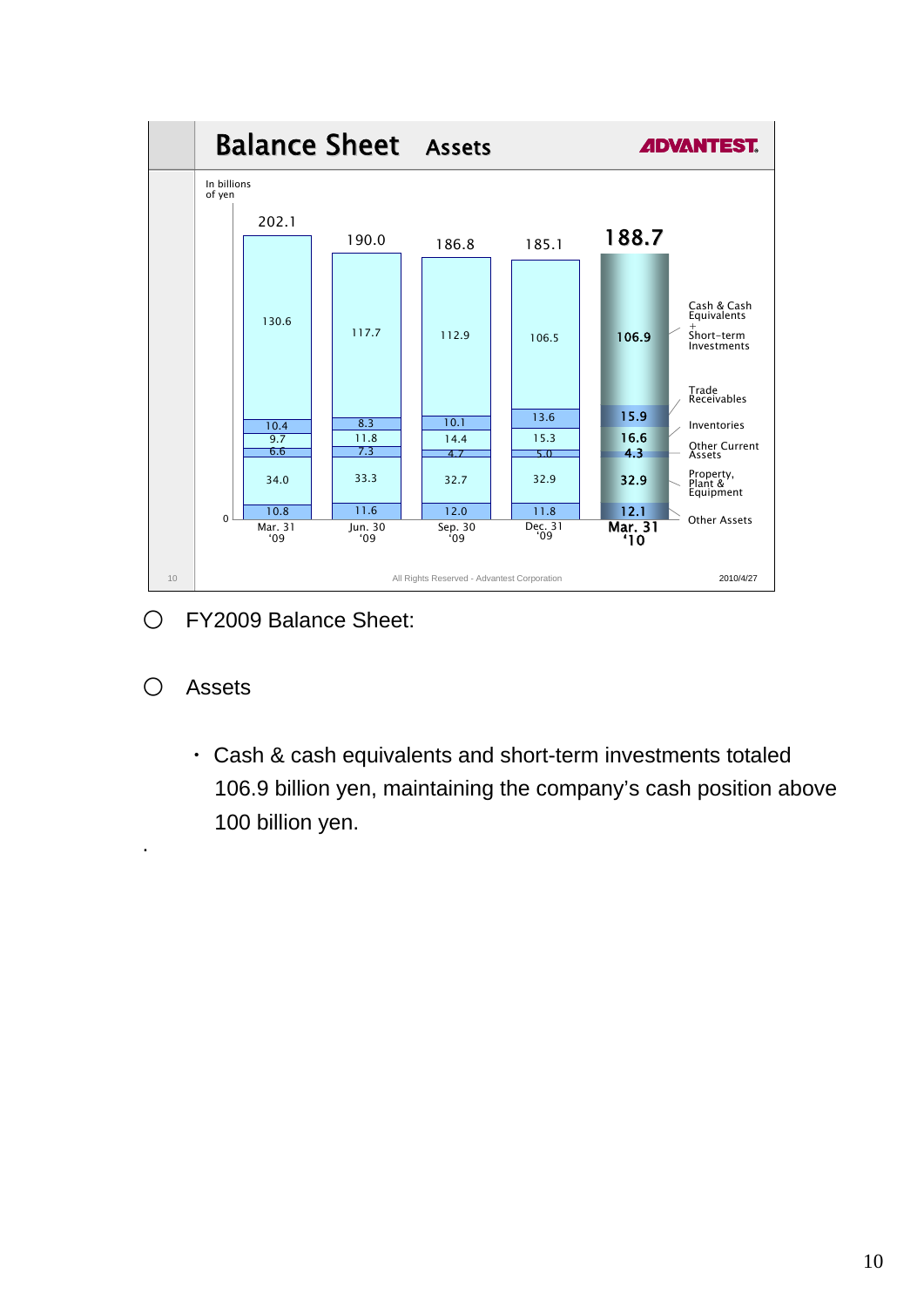

- FY2009 Balance Sheet:
- Liabilities & Equity
	- ・ Equity: 150.2 billion yen
	- ・ Equity-to-assets ratio: 79.6%, maintaining the company's ratio of approximately 80%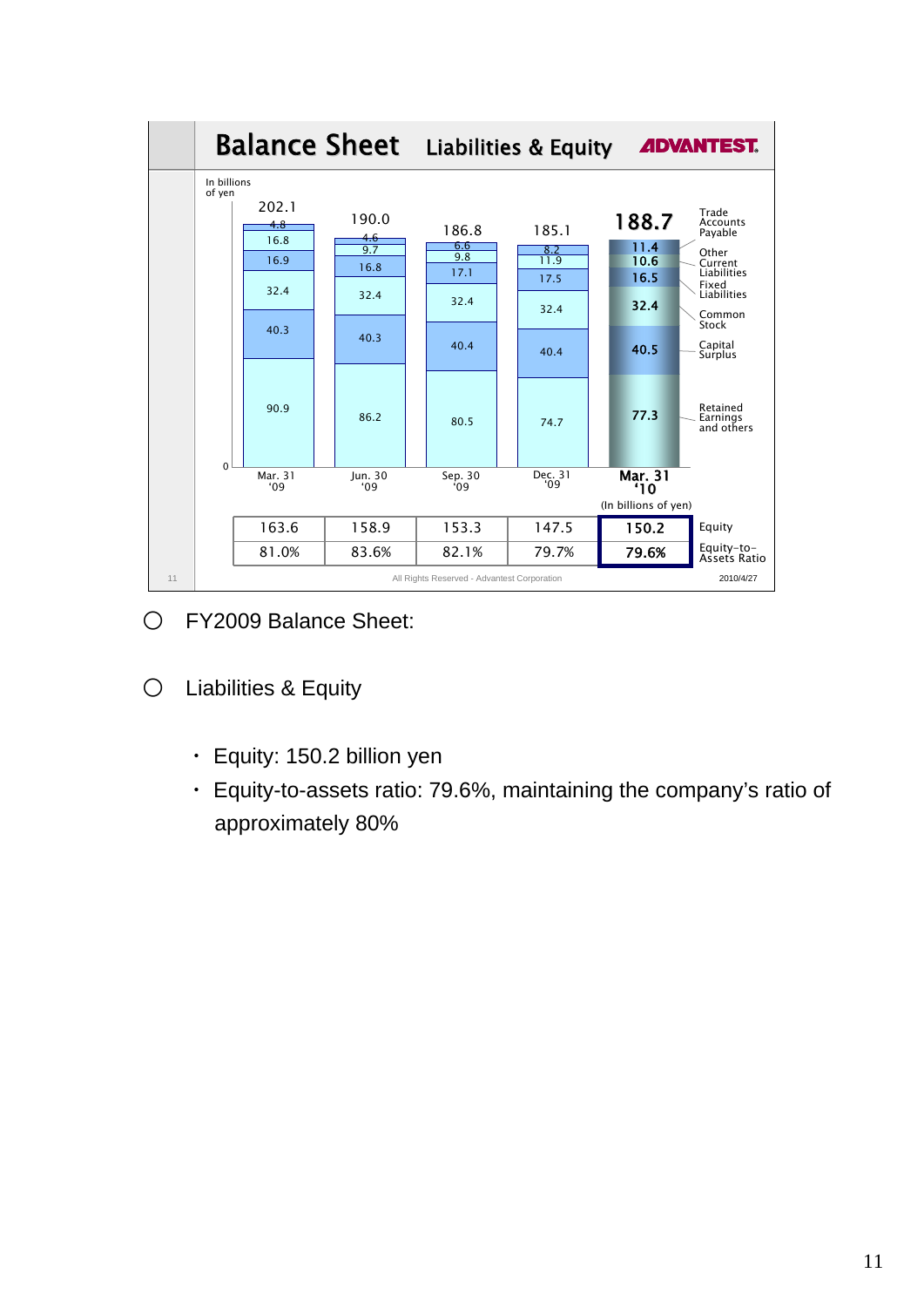

O Discussion of Advantest's outlook follows.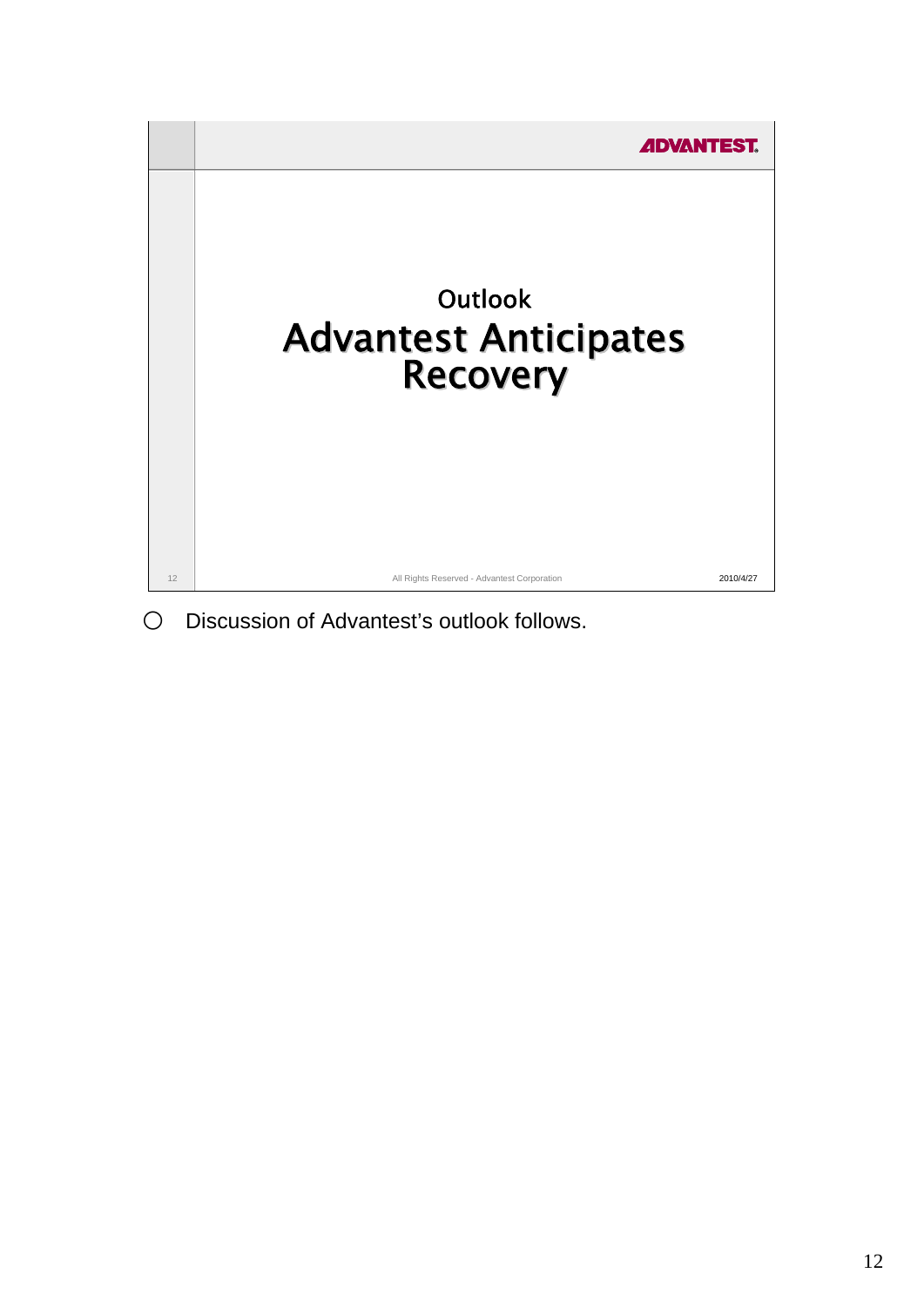

- $\bigcirc$  The graph shows demand trends in Advantest's key markets, inspection equipment and semiconductor test equipment.
- Both markets bottomed out in 4Q FY2008 and are now recovering.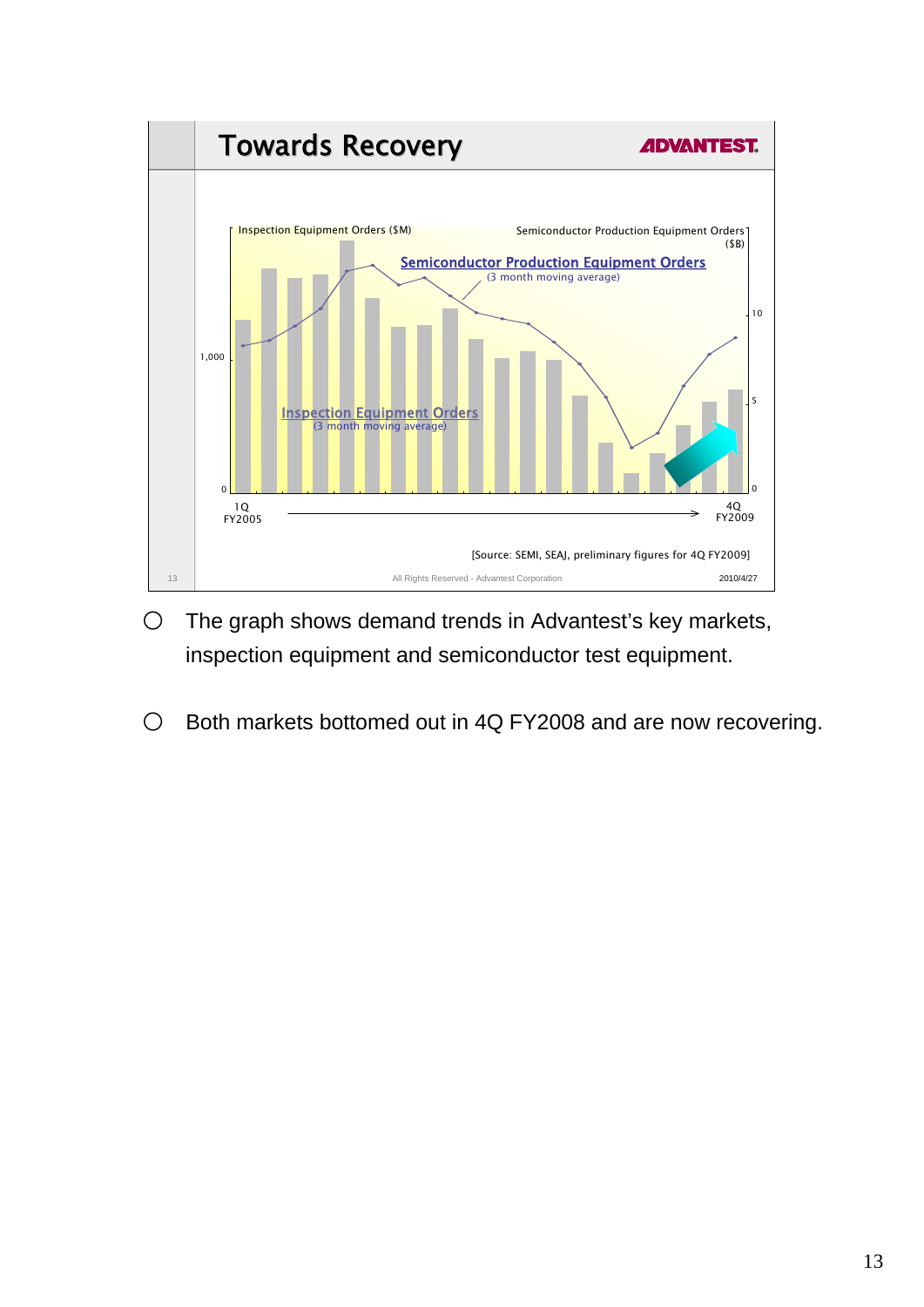

- The graph shows Advantest's semiconductor tester demand forecast.
- $\circ$  The company believes the tester market will continue to display a recovery pattern. Global tester sales are expected to return to the 2008 level of \$3.2 billion in 2011.
	- ・ Corporate IT spending is poised to resume
	- ・ Especially in the emerging economics, demand for PCs, smartphones, and other consumer electronics, is expected to continue to grow. Further expansion of the automotive IC market is also foreseen.
	- ・ These end-user applications will drive demand for testers for MCUs, MPUs, RF ICs, power management ICs, DDR3, etc.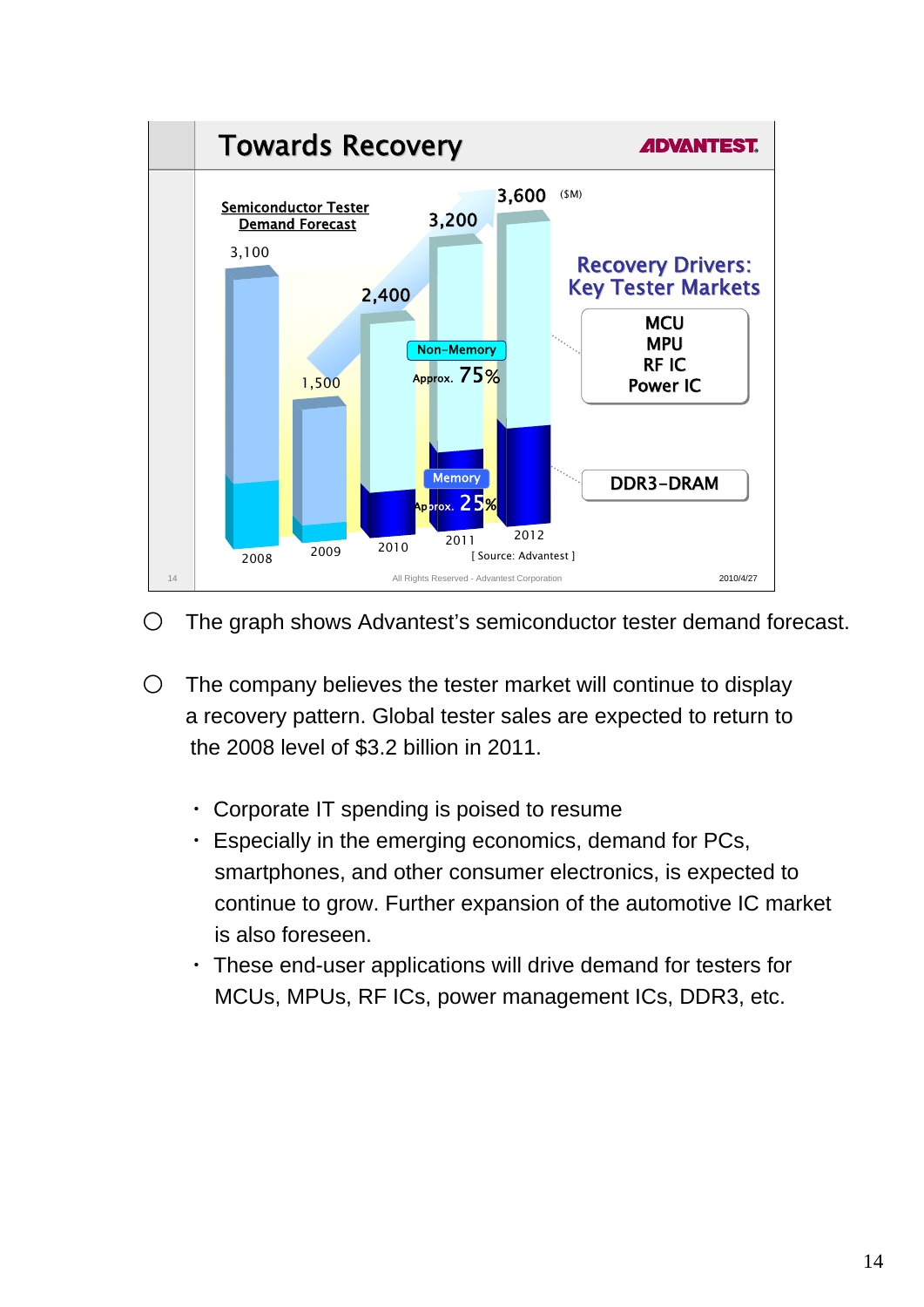

- Advantest's first key topic for FY2010 is semiconductor tester market share growth.
- $\circ$  The company's medium-term goal is to grow its overall share to 30%+, with gains coming principally in the non-memory tester market.
	- $\cdot$  The non-memory sector is significantly larger than the memory sector, accounting for approximately 75% of total tester sales
	- ・ Diverse non-memory applications create demand for diverse test solutions
	- ・ The T2000 test platform is the cornerstone of Advantest's strategy to grow its customer base worldwide.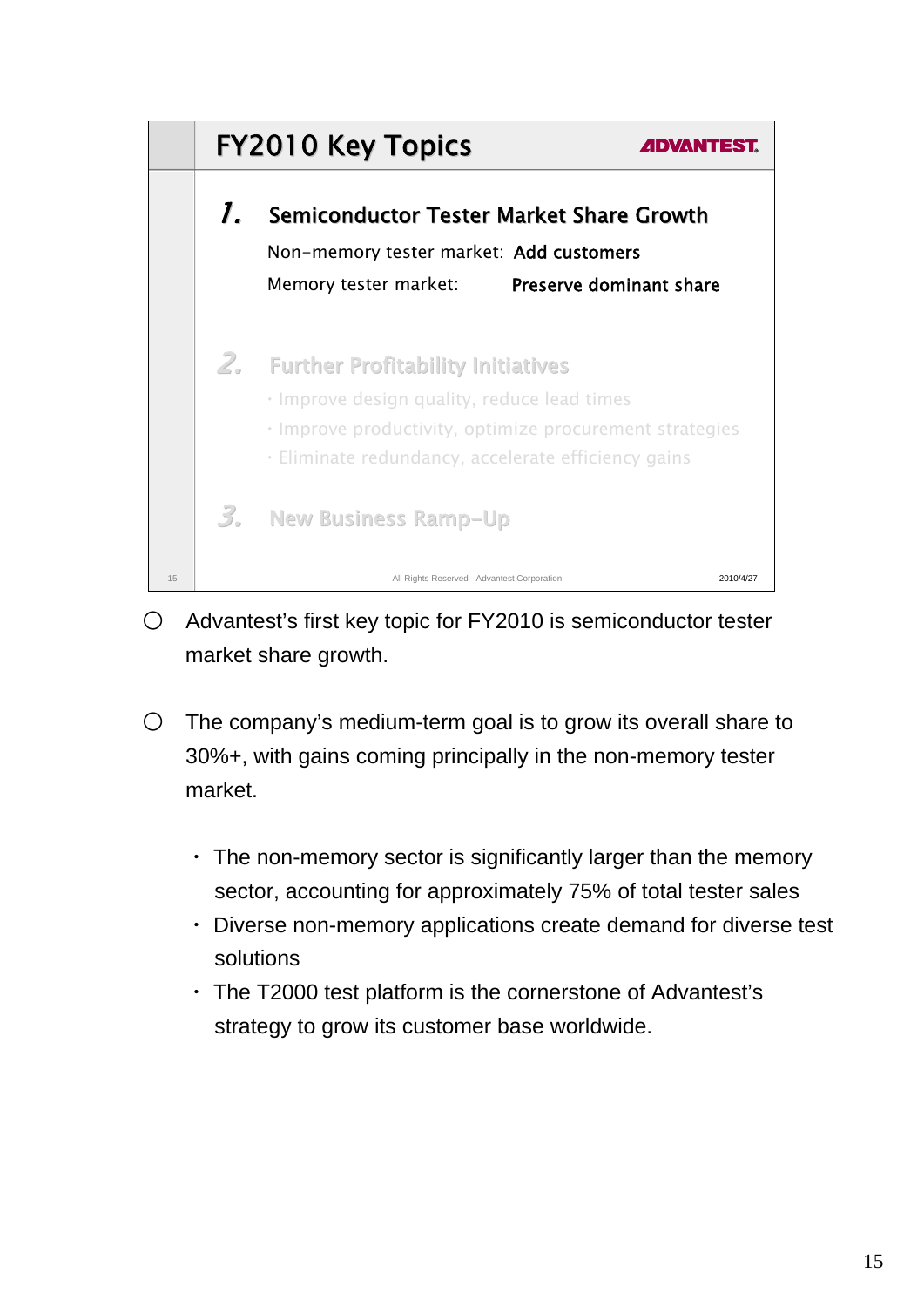

- $\circ$  Recent growth of the T2000's worldwide customer base reflects rising tester demand in the emerging economies.
	- ・ The Asia-Pacific region, led by China, now accounts for a larger proportion of T2000 customers.
- Booming demand in China for smartphones, PCs, and other consumer electronics has supported the growth of the domestic semiconductor industry
	- ・ Catering to the needs of this vast market, foreign chip-makers and foundries are rushing to establish plants in China.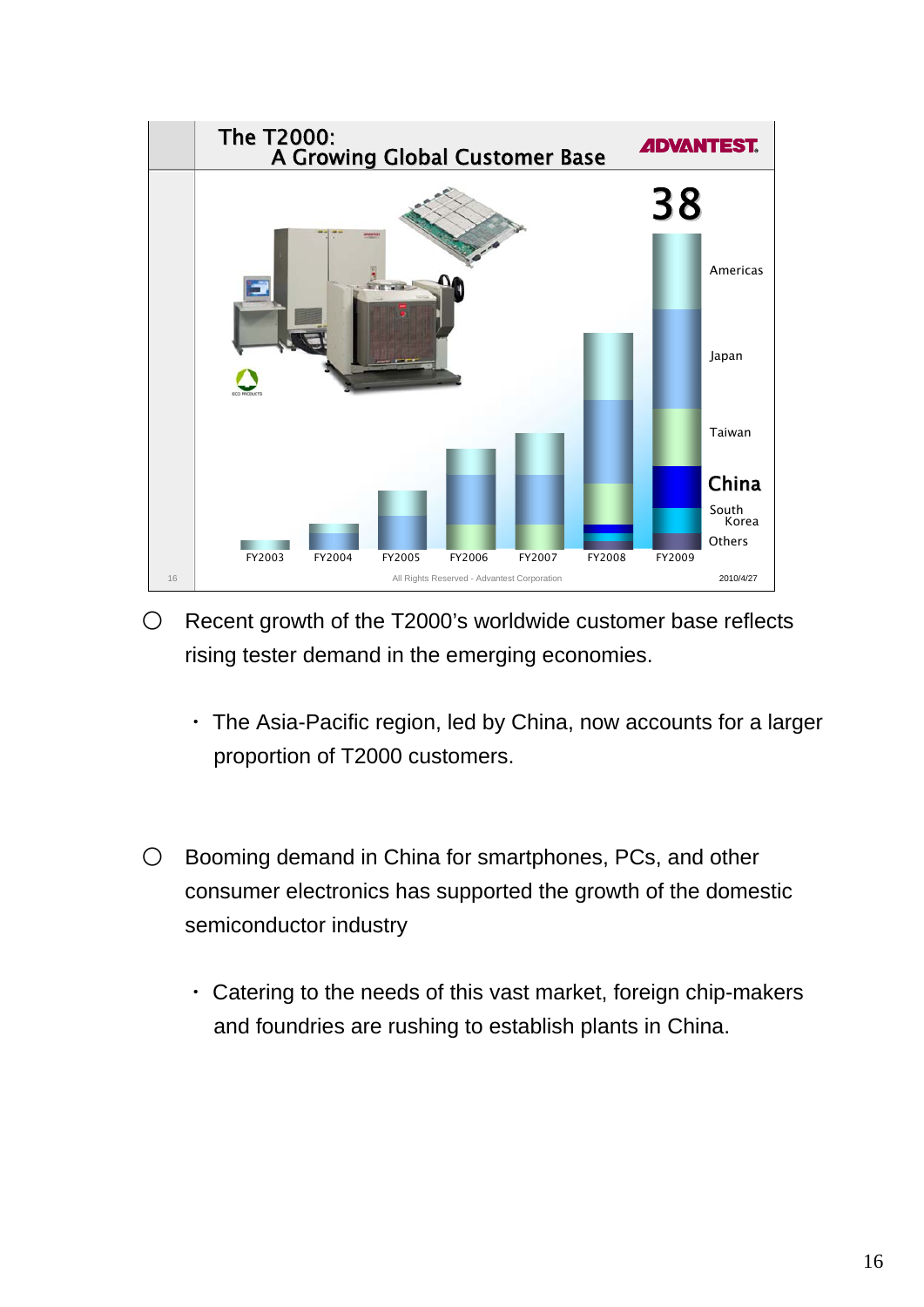

- O The graph shows Advantest's customer base in China.
- $\circ$  The company had approximately 10 customers in the country in 2000, mainly foreign chip-makers.
- $\circ$  That number has grown six-fold in the past decade, thanks to increasing investment by foreign chip-makers, a flourishing local semiconductor industry, and the shift from the coasts to the inland regions.
- $\bigcirc$  Advantest's policy is to continue growing our business in the booming Chinese market by increasing our technical support staff in the country, among other measures.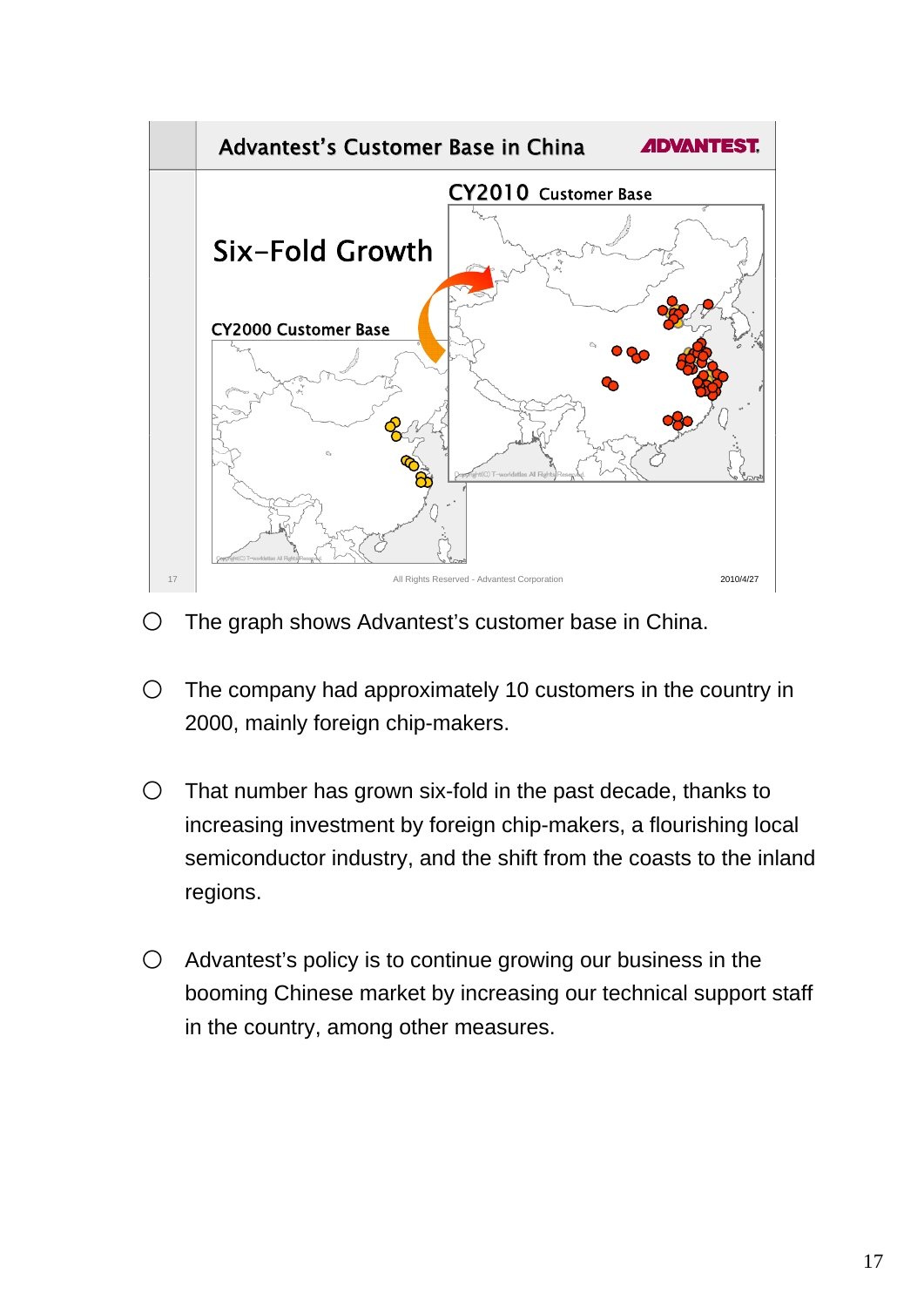

- $\circ$  The non-memory tester market has seen applications diversify further in recent years.
- $\bigcirc$  Advantest's policy is to expand its market share by providing best-in-class cost performance supporting a wide variety of applications.
- The T2000 is the cornerstone of Advantest`s non-memory strategy. The company has announced new additions to its T2000 module lineup, to be available in FY2010:
	- ・ High-speed interface modules
	- ・ CMOS image sensor modules
	- ・ Power management IC modules
	- ・ The new air-cooled configuration for the T2000 announced in March 2010 further enhances its value as a low-cost platform
	- ・ Advantest's technological leadership enables the company to deliver superior throughput and cost performance that excels over competitors' platforms.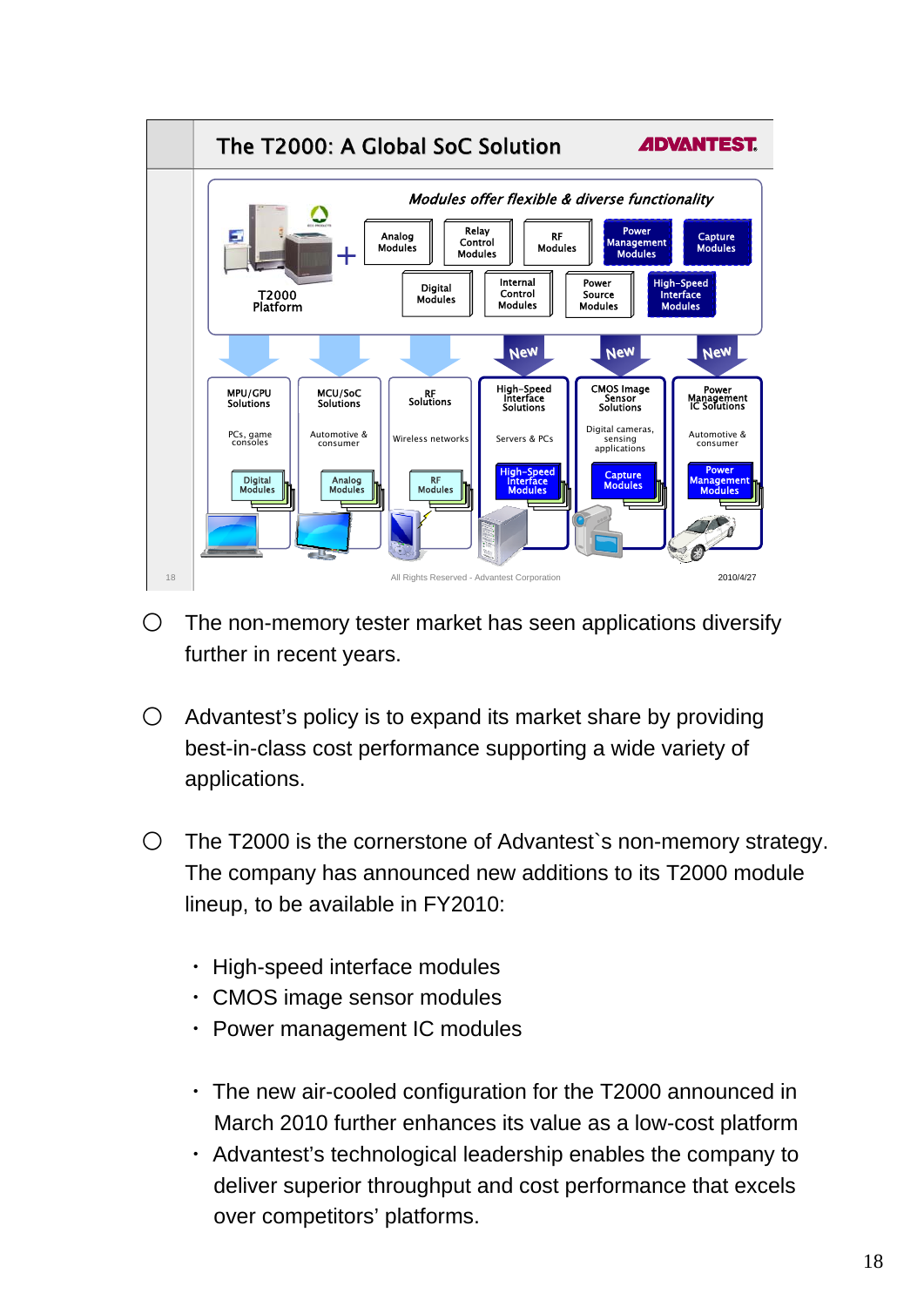

- $\circ$  In the memory tester market. Advantest's policy is to preserve its dominant share.
- $\circ$  The growth driver in this market is DDR3 volume test.
	- $\cdot$  As the corporate IT replenishment cycle moves into an upswing, DRAM shipments, led by DDR3, are expected to expand at an average annual growth of 13% through 2012.
	- ・ Chip processing speeds are also increasing, while DRAM makers continue to push forward with technology migration.
- Advantest presently offers the highest throughput on the market with its T5385 and T5503 test systems. These testers will be the cornerstone of the company's sales growth strategy in the DDR3 tester market.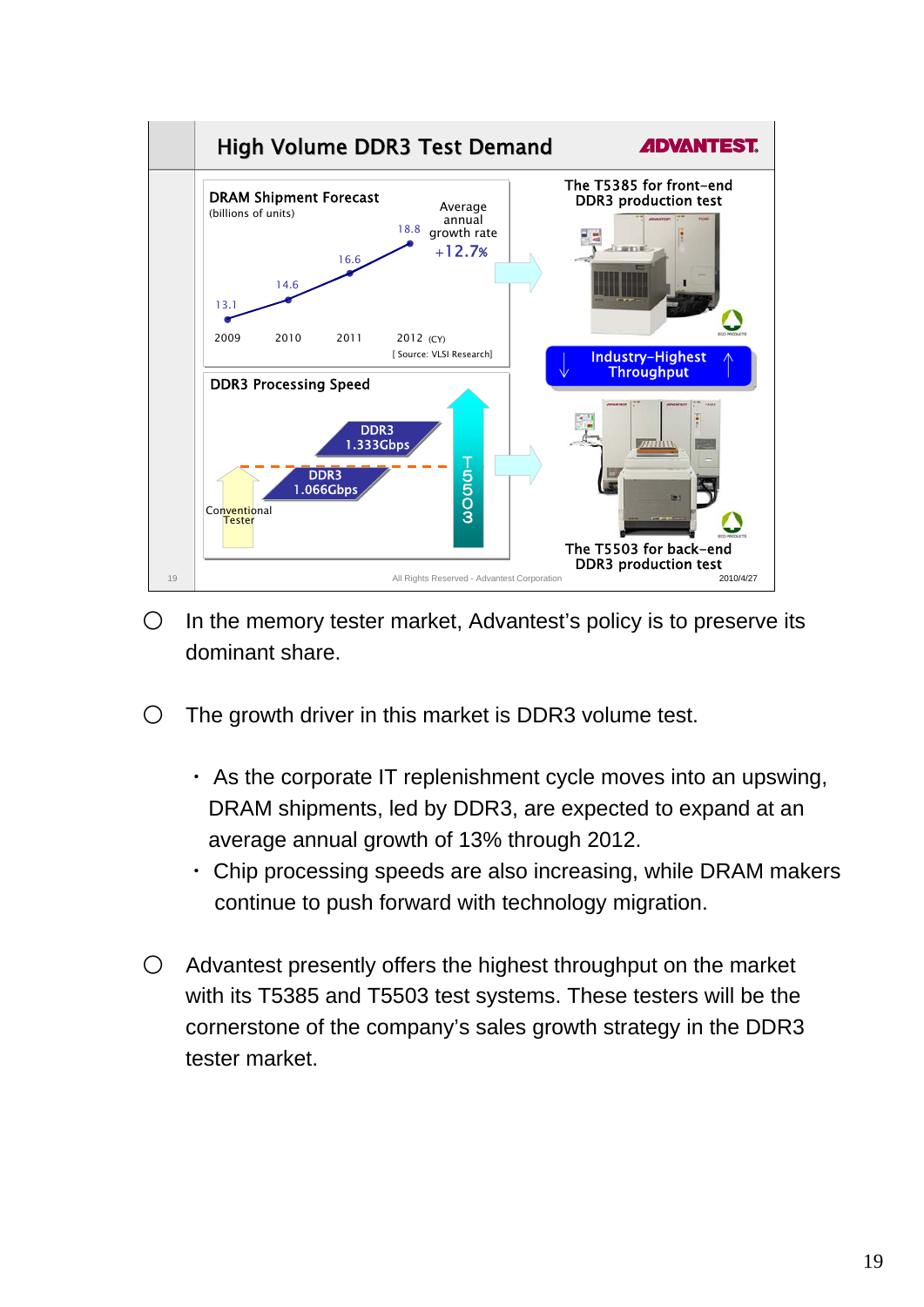

- $\bigcirc$  Advantest's second key topic for FY2010 is further profitability initiatives.
- $\circ$  The company plans to implement three broad initiatives.
	- ・Improve design quality, reduce lead times ・Improve productivity, optimize procurement strategies These two initiatives are designed to enhance competitiveness and minimize opportunity losses. ・Eliminate redundancy, accelerate efficiency gains
- Additionally, Advantest will eliminate two wholly owned affiliated companies (one manufacturing company and one support company) and absorb their functions into Advantest Corporation as of July 1st 2010.
	- ・ This consolidation will provide the framework for a review of mission-critical business processes – R&D, manufacturing, sales, and support – to achieve the following benefits:
		- 1. Accelerate R&D and reduce lead times
		- 2. Respond to change in the market environment and gain efficiencies by eliminating duplicated management functions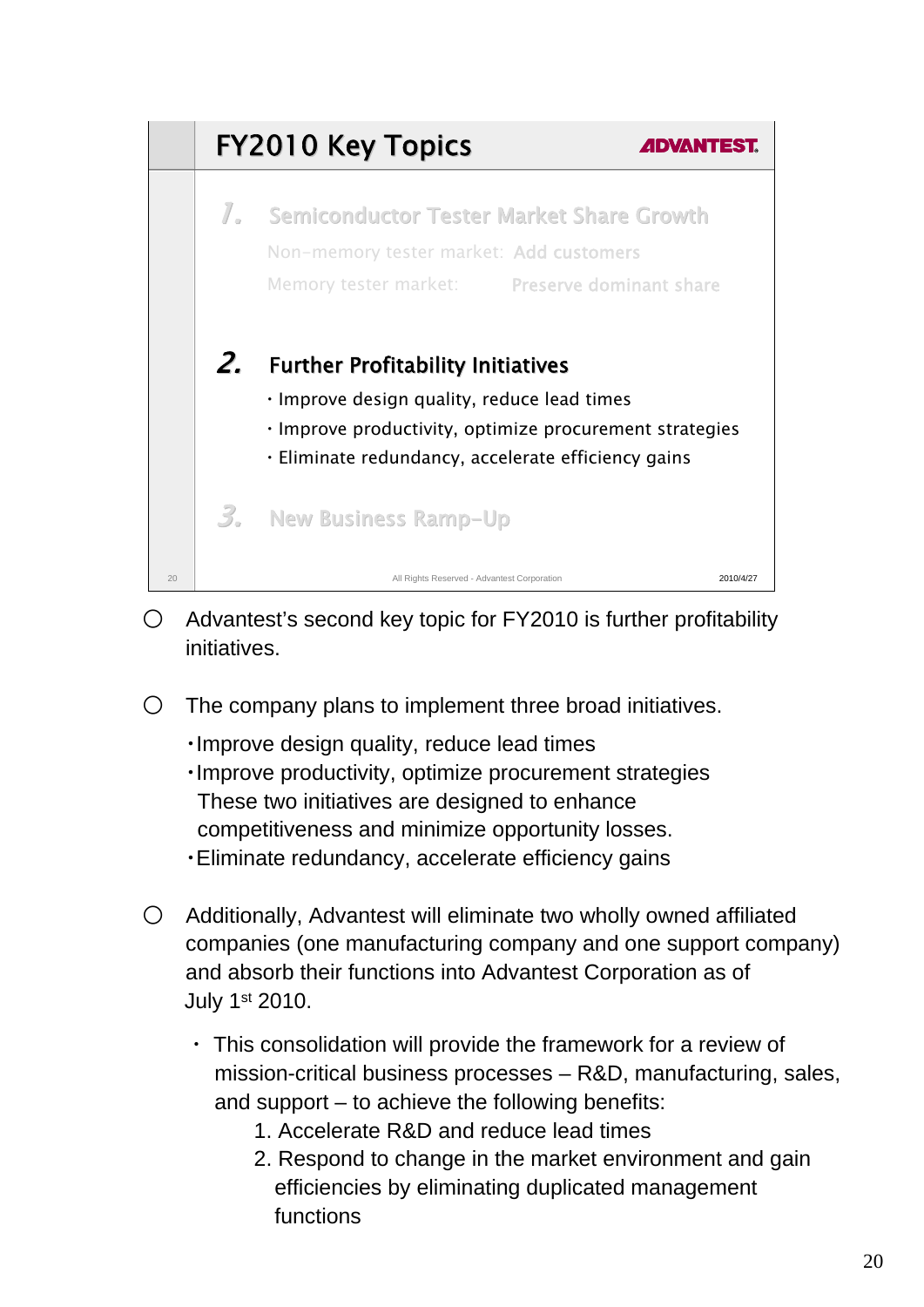

- $\degree$  Advantest's third key topic for FY2010 is the ramp-up of its new businesses.
- $\circ$  The company is currently planning the following new business launches:
	- 1. In the semiconductor test market:
		- ・ New Platform X
		- ・ Probe cards
		- ・ New test methodologies for next-generation devices
	- 2. In the non-semiconductor market:
		- ・ Terahertz 3D Imaging Analysis System
		- ・ Multiple projects in development
- $\circ$  The Terahertz 3D Imaging Analysis System has already been launched and is attracting widespread customer interest. It is expected to generate revenue in the near future.
- $\circ$  The above projects are anticipated to contribute to Advantest's goal of enhancing profitability.